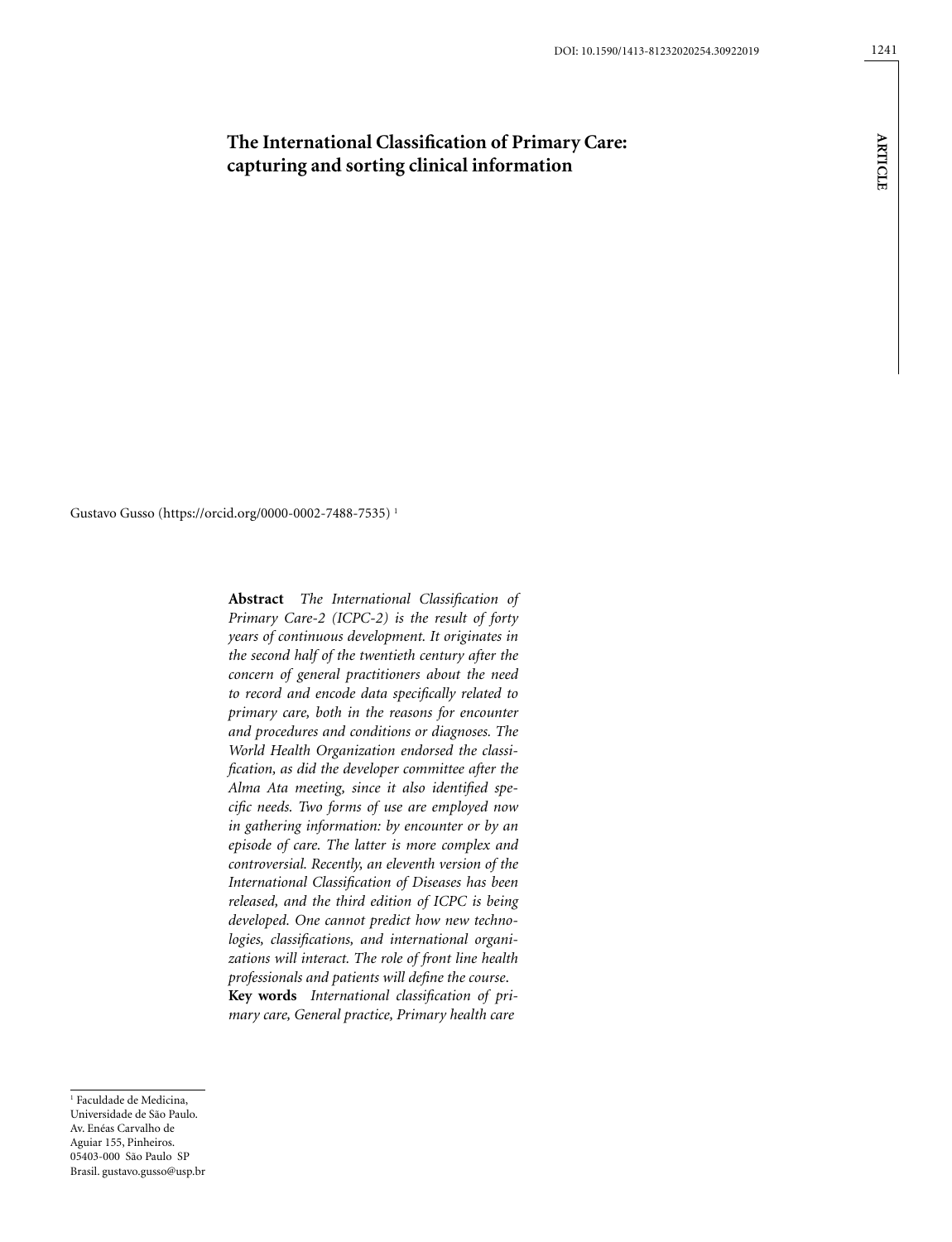## **Background**

Researchers have been equipped with a tool for classifying and studying death and disease since the 1893 International List of Causes of Death and its sixth revision in 1948 that included morbidity in a single list giving rise to the International Classification of Diseases (ICD). In the mid-twentieth century, general practitioners from various countries, especially England, began to study the demands of patients from their clinics<sup>1,2</sup>.

At this time, an English family doctor named Donald Crombie published a paper that showed from his practice some important specificities of primary health care<sup>3</sup>. He argued that the establishment of an accurate diagnosis was possible in less than 50% of visits, and this was achieved mainly when performing the clinical history and focused physical examination only. Complementary examinations generally did not help in establishing the diagnosis, but the opinion of an expert collaborated. The five conclusions listed by Crombie still apply to this day despite the progress of medicine<sup>3</sup>:

Many "conditions" are self-limiting and only require active observation.

Patients often require administrative services only.

The underlying pathophysiology of undefined, non-severe "conditions" is unknown.

Laboratory tests and technology do not contribute to the complicated diagnostic process of frequent "conditions".

It is bad practice to vigorously attempt to define a diagnosis for a vague "condition", especially if it is accompanied by psychological components.

Crombie uses the term "minor disabilities" which was translated as "conditions", but as an approximation, was enclosed in quotation marks; the term "conditions" with quotation marks was chosen in this text to describe the medical description or diagnosis, and the term "diagnosis" was avoided because it is not always a disease; the most commonly used term was "problems", but "condition" has replaced it because it is broader; for example, pregnancy is a "condition", but not a "problem".

The last item deserves attention, and we have yet to grasp the size of the harmful effects that the exaggeration in the search for an etiological diagnosis can ensue. The recommendation not to vigorously attempt to diagnose a vague "condition" is not at odds with the importance of accuracy for effective treatment because most of the vague "conditions" do not include a disease, and insistence could lead to a wrong path, far from accuracy.

The first classification for use in general practice was developed in 1959 by the British College of General Practitioners<sup>4</sup>. Family physicians and general practitioners from many countries have noted the importance of taxonomy in this particular field in preventing the misuse of a classification based on disease and causes of death. This could be dangerous since, if a disease were chosen as a diagnosis, treatment would be authorized; however, as already shown, a specific diagnosis was only possible in approximately 50% of doctor-patient encounters.

The Reason for Visit Classification (RVC) and its development process in the United States, including the establishment of the National Ambulatory Medical Care Survey (NAMCS) by the National Center for Health Statistics (NCHS) in 1973 was a critical step<sup>5,6</sup>. The first reason for visit classification system was developed by Sue Meads, a taxonomist, daughter of a rural doctor, for the use of NAMCS<sup>7</sup>.

A second step was the organization of the generalists. Family physicians and general practitioners interested in the field of taxonomy met in 1972 during the World Conference of General Practitioners/Family Doctors that founded the World Organization of National Colleges, Academies and Academic Associations of General Practice/ Family Medicine (WONCA), in Melbourne, Australia, and concluded that they should develop their classification system. General practitioners Bent Bentsen (Norway), Charles Bridges-Webb (Australia), Robert Westbury (Canada), Philip Sive (Israel) were working on this topic<sup>8-11</sup>. They then organized the WONCA Classification Committee (whose name would be changed to WONCA International Classification Committee - WICC) to develop a system based on ICD-8. This group organized a list of "conditions" commonly found in ICD 8-based primary care, and tested it in 300 offices over nine countries, resulting in the International Classification of Health Problems in Primary Care (ICHPPC) presented in 1974, and published in 1975 by the American Hospital Association and the Royal British College of General Practitioners. It was revised, and the second version (ICHPPC-2) was published in 1979 to maintain comparability with ICD-9 (Figure 1). While prepared by family doctors for use in daily practice, only the last chapter was devoted to the signs and symptoms reflecting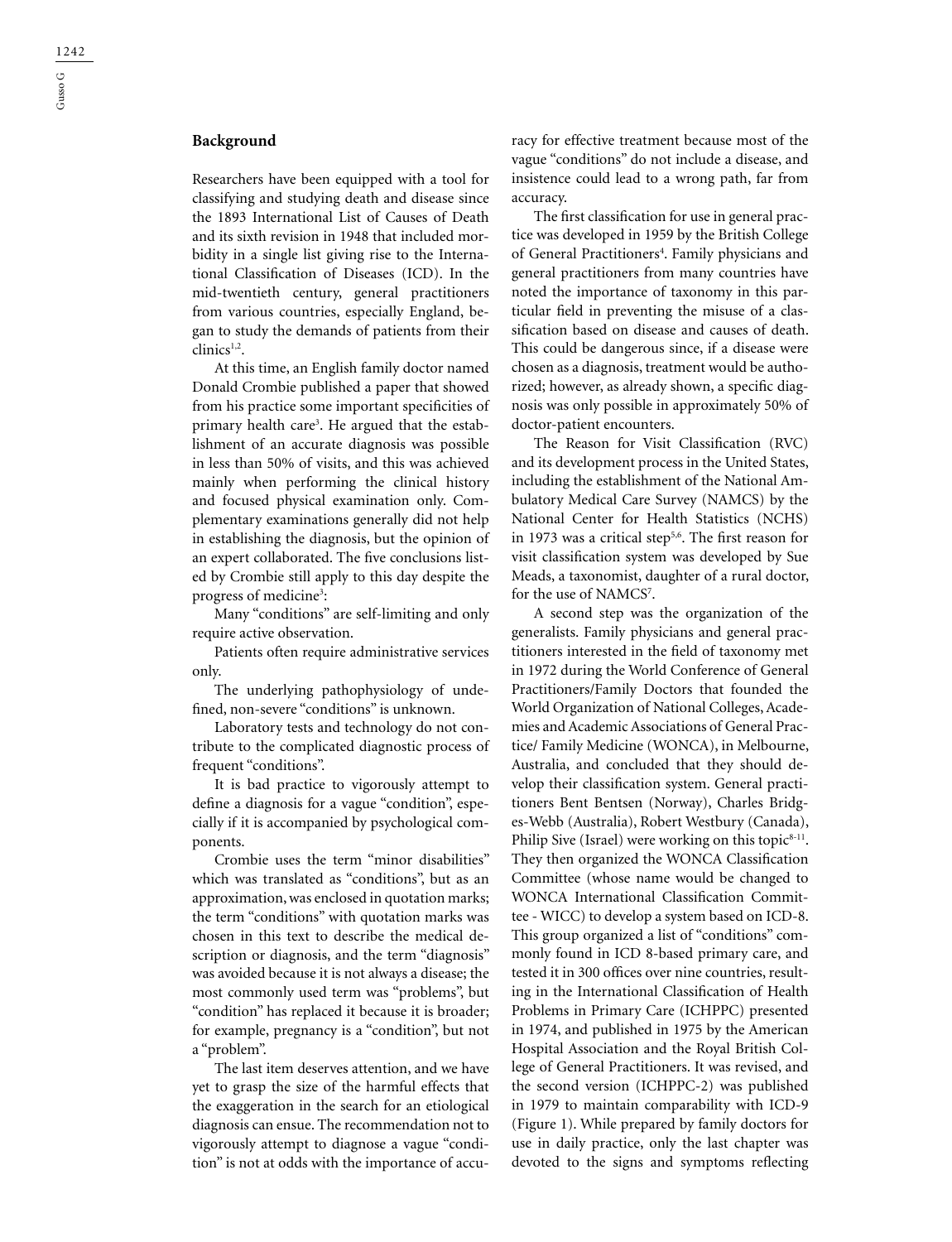the patients' perspective. The two versions of the ICHPPC were, in this sense, a selection of ICD-8 and 9 instead of a primary care-focused classification.

Concomitantly with the development of the ICHPPC, a direction from the North American Primary Care Research Group (NAPCRG) for the development of the Process Code for Primary Care<sup>12</sup> involving diagnosis, prevention, examination, treatment, and other therapeutic procedures has been in place since 1977. The first version was a NAPCRG product that formalized its classification committee. This has joined the WONCA Classification Committee and developed an international version called the International Classification of Process in Primary Care (IC-Process-PC), which has been tested in ten countries involving approximately 100 physicians and finally published in 1986. Typical primary care behaviors such as "observation", "watchful waiting", "non-intervention" or "rest as a therapeutic modality" were included.

Following the Alma Ata conference in 1978, the World Health Organization identified the importance of appropriate information and tools for primary health care. It appointed a task force to develop the Reason for Encounter Classification (RFEC) that would focus on the patient's perspective rather than the disease<sup>13-15</sup>. RFEC is defined as "an agreed term that conveys the reasons why a patient enters the health system and represents the person's demands"13. Most of the members of this World Health Organization's working group were from the WONCA Classification Committee. The Reason for Encounter Classification was tested in 1980 in the Netherlands<sup>14</sup> and nine countries in 1983 (Brazil, Australia, Barbados, Hungary, Malaysia, the Netherlands, Norway, the Philippines, and the United States of America)<sup>16</sup>. In Brazil, the study was under the responsibility of the Brazilian Center for the Classification of Diseases and coordinated by Professor Ruy Laurenti. The Brazilian part of the pilot was conducted by researchers Ruy Laurenti and Maria Lucia Lebrão and, besides doctors, employed nurses and community health workers. The study was backed by the WHO, WON-CA, and NCHS<sup>14,17</sup>.

The process of developing the Reason for Encounter Classification (RFEC) allowed us to conclude that the three main classifications developed so far by researchers linked to primary care or family doctors and published (International Classification of Health Problems in Primary Care – ICHPPC, Reason for Visit Classification – RVC, and International Classification of Process in Primary Care - IC-Process-PC) would be considered in the RFEC because it also provided the components for procedures and diagnoses.

The result of the work of the WHO and WONCA group was a biaxial classification with sixteen chapters based on anatomical criteria (and organic system) plus seven components underlying each chapter. The reproduction chapter ("Pregnancy, Childbirth and Family Planning")14 was included after the first pilot in the Netherlands. Using anatomy and the organic system as an essential criterion and including the "General and Nonspecific", "Psychological", and "Social Problems" chapters to develop the classification system was a crucial decision because these chapters would primarily reflect the patient's aspects



**Figure 1.** Timeline – Background of the Development International Classification of Diseases (lower line) and International Classification of Primary Care (upper line).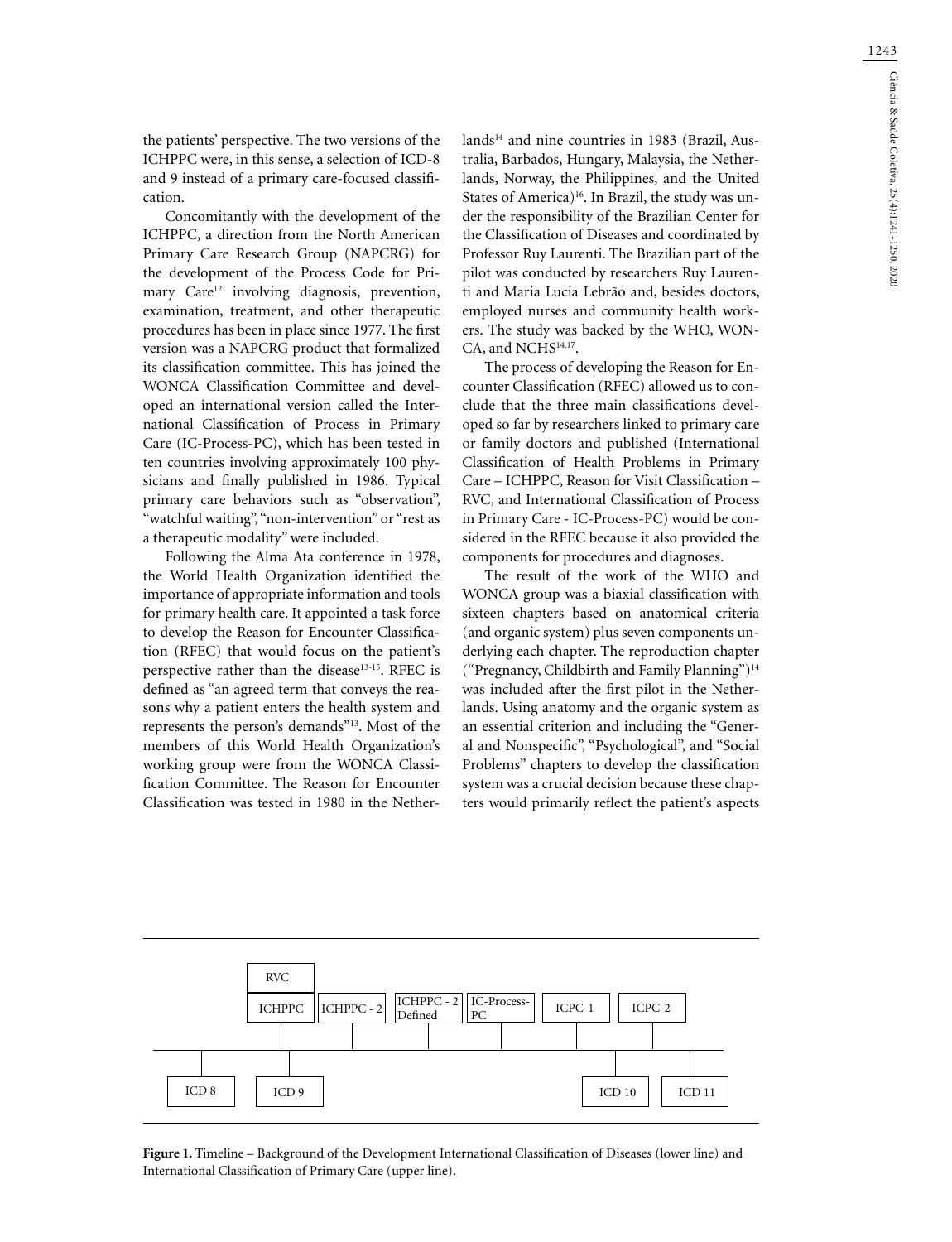1244

rather than the diseases, manifestations or etiologies. Subdivisions by etiologies such as trauma, infectious diseases, neoplasms, and congenital anomalies were included in the seventh component (diagnoses and diseases) and distributed in the respective chapters (Chart 1). This was of fundamental importance because it avoided possible conflicts with classificatory principles such as exclusionary mutuality<sup>18</sup>, that is, each concept to be found only in one place. If specific chapters were created for infectious diseases or trauma, there would be no clear hierarchy between location and etiology and double coding would be allowed, since the disease could be in the etiological and anatomical chapters. This is the case with the ICD, which since the ninth review has used the cross/asterisk system to try to avoid double coding19.

The main criterion to incorporate a heading became the arbitrary rule of prevalence of 1:1000 in the population served $13$ . The working group understood that it would be the minimum prevalence for a generalist to be responsible for the condition. When the condition was less prevalent, it was under a heading called "rag bag", which became, in each chapter, codes 29 for symptoms and 99 for diagnoses.

While seemingly simple, the RFEC was inspired by classifications that were in use or being developed at the time<sup>13</sup>. The first component (complaints and symptoms) used elements of the Reason for Visit Classification (RVC) of the outpatient arm of the National Ambulatory Medical Care Survey (NAMCS) $5,20-23$ ; the second to sixth components (care processes) were based on the 9th Revision of the International Classification of Medical Procedures<sup>24</sup>, and the new North American Primary Care Research Group NAP-CRG Process Code<sup>25,26</sup>; the seventh component (diagnoses and diseases) was elaborated from the ICHPPC-2-defined. Chapters P (psychological) and  $Z$  (social) were inspired by the WHO<sup>27</sup> tri-axial classification based on the psychological, social, and organic axes, which has never been put into practice. Thus RFEC encompassed the Reasons for Visit, Care Processes, and Diseases.

While there were signs that RFEC could be at the heart of the 10<sup>th</sup> revision<sup>28</sup> because it had incorporated diseases and processes beyond the reasons for the visit, WHO changed this direction and decided not to alter the traditional ICD structure. But WONCA went ahead and published RFEC after pilots as the first version of the International Classification of Primary Care (ICPC) in 198729, with the possibility of mapping with the ICD-9 (Figure 1). The ICPC is now part of the WHO Family of International Classifications . A revision was published in 1993<sup>30</sup>. The second version of the ICPC with inclusion and exclusion criteria was released in 1998 and has since been translated into several languages. A summary version that can be printed on an A4

| Chapters                                        | unspecified<br>and<br>General                                                                                                                                                                                                                         | spleen<br>forming<br>organs and lymphatics,<br>Blood<br>Blood, | Digestive | Eye | Ear | Circulatory | Musculoskeletal | Neurological<br>- 11 | Psychological | Respiratory<br>-1 | Skin | - Endocrine, metabolic | nutritional | Urology<br>л. | childbirth<br>Pregnancy, | family planning<br>and | system<br>genital<br>Female | system<br>genital<br>Male | problems<br>Social |
|-------------------------------------------------|-------------------------------------------------------------------------------------------------------------------------------------------------------------------------------------------------------------------------------------------------------|----------------------------------------------------------------|-----------|-----|-----|-------------|-----------------|----------------------|---------------|-------------------|------|------------------------|-------------|---------------|--------------------------|------------------------|-----------------------------|---------------------------|--------------------|
| standardized for the<br>Components<br>chapters) | ≽<br>ച്<br>$\mathsf{z}$<br>Ξ<br>$\overline{\mathbf{M}}$<br>$\vdash$<br>$\times$<br>≏<br>⊃<br>⋖<br>$\mathbb{N}$<br>$\sim$<br>$\rightarrow$<br>$\mathbf{r}$<br>$\sim$<br>$\mathbf{H}$<br>1. Symptoms, complaints<br>2. Diagnostic screening, prevention |                                                                |           |     |     |             |                 |                      |               |                   |      |                        |             |               |                          |                        |                             |                           |                    |
|                                                 | 3. Treatment, procedures, medication                                                                                                                                                                                                                  |                                                                |           |     |     |             |                 |                      |               |                   |      |                        |             |               |                          |                        |                             |                           |                    |
|                                                 | 4. Test results                                                                                                                                                                                                                                       |                                                                |           |     |     |             |                 |                      |               |                   |      |                        |             |               |                          |                        |                             |                           |                    |
|                                                 | 5. Administrative                                                                                                                                                                                                                                     |                                                                |           |     |     |             |                 |                      |               |                   |      |                        |             |               |                          |                        |                             |                           |                    |
|                                                 | 6. Other                                                                                                                                                                                                                                              |                                                                |           |     |     |             |                 |                      |               |                   |      |                        |             |               |                          |                        |                             |                           |                    |
|                                                 |                                                                                                                                                                                                                                                       | 7. Diagnoses, diseases                                         |           |     |     |             |                 |                      |               |                   |      |                        |             |               |                          |                        |                             |                           |                    |

**Chart 1.** ICPC Biaxial Structure.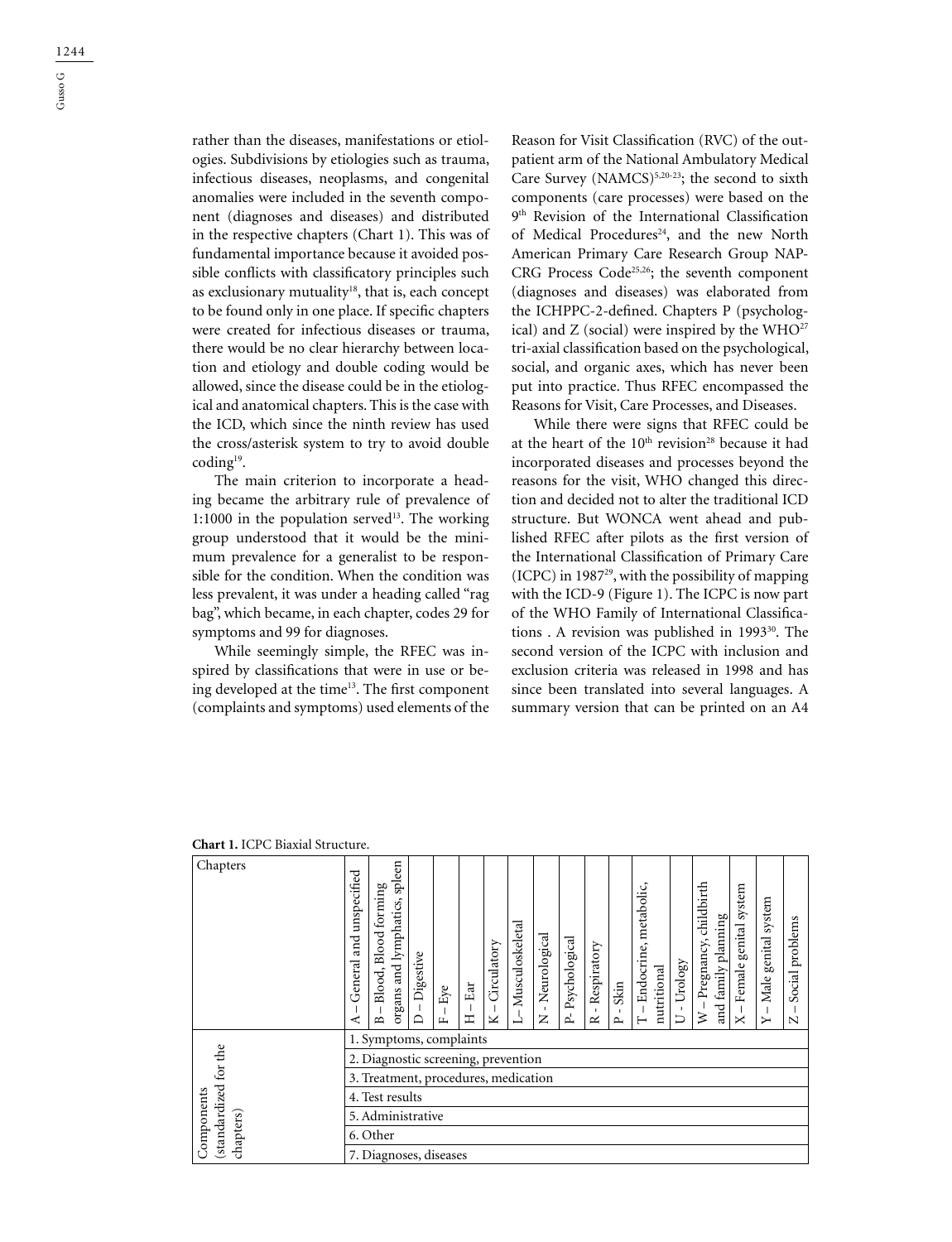sheet of paper is also available on the website of the Brazilian Society of Family and Community Medicine<sup>31</sup>.

The ICD was scheduled to be reviewed every ten years. It was regular at the beginning, but a delay occurred between the ninth and the tenth revision, which increased between the tenth and the eleventh. The advancement of computerization and the creation of SNOMED International by gathering the English nomenclature known as "Read Codes" and the Systematized Nomenclature of Medicine (SNOMED) of the American College of Pathologists has brought complexity to the universe of classifications, although SNOMED is a nomenclature<sup>32</sup>.

Nomenclatures are commonly described as synonymous with terminologies, and unlike classifications, they do not have to follow the rules, such as having exclusionary mutuality, having a well-defined hierarchy, and being complete in the field they intend to operate<sup>18</sup>. The World Health Organization and its committees that develop the ICD have been slow to find a path compatible with the rapid advance of computerization in health<sup>33</sup>.

## **Essential rules**

The ICPC-2 can be used both for encoding the reason of visit records, which is the synthesis of the subjective in the systematization of the Problem-Oriented Clinical Registry<sup>34</sup>, as well as care processes (objective data or plan) and conditions (evaluation).

The Reason for Encounter encoding rules  $(SOAP "Subjective" field overview<sup>13</sup> are:$ 

The patient must agree with the selected code, so the inclusion and exclusion criteria of the heading are not valid for the registration of the Reason for Encounter but the term used by the patient.

The word is more important than the concept (encoding "jaundice" if the patient uses this term, even if they do not know precisely what it is).

Choose the most specific chapter as per how the patient expresses himself. For example, if patients report chest pain, they should be asked if they think it is related to the heart (chapter K), lung (chapter R), or muscular (chapter L), or they do not know (chapter A).

The three ICPC-2 axes can be used: symptoms (codes 1 to 29), care process (codes 30 to 69), or diagnoses (codes 70 to 99).

The Conditions encoding rules (SOAP "Assessment" field overview)<sup>13</sup> are:

Maximum specificity should be sought: if there is sufficient data for a diagnosis even without the existence of complementary examination, it should be recorded and encoded; if there is insufficient data, the highest degree of specificity should be sought, which often implies the use of the "symptom as a diagnosis"<sup>35</sup> and the replication of the Reason for Encounter code (s).

Inclusion or exclusion criteria cannot be used to formulate a diagnosis, but only for consultation after formulated diagnosis, i.e., classification should not be used as a protocol.

Put two codes/concepts when necessary. For example, in the case of atrial fibrillation and anxiety with no evidence that one causes the other, record as two distinct conditions.

Avoid General chapter (A) when possible and Pregnant Women codes/concepts (chapter W) when "condition" is unrelated to pregnancy.

In this field, the patient does not necessarily have to agree to the "condition" recorded, unlike the Reason for Encounter field, unless it is a social condition (chapter Z). This rule protects the doctor from the moralistic practice.

Only codes 1 to 29 or 70 to 99 should be used; care process codes (30 through 69) should not be used to encode "conditions".

Care process components O and P of SOAP should only use codes 30 to 69 that repeat each chapter.

### **Forms of use**

There are essentially two ways to use the International Classification of Primary Care both on paper and in digital media: per encounter or episode of care. When used per encounter, each visit is encoded without regard to the continuity of care of each "condition". For example, weakness is encoded in one visit, and anemia in the next, but weakness is unrelated to anemia as an evolution of care, in this case, specified over time through laboratory tests. Each visit or encounter is coded independently from the previous one. When encoding by encounter, even if a patient is treated in the same week with the same flu picture, the condition is counted twice. Therefore, there is an impact on the incidence of the conditions. On the other hand, predictive analysis is possible if the reasons for the visit related to their particular conditions are recorded by creating "sub-encounters". That is, it is possible to answer the questions "given such reasons for encounter, what were the most recorded conditions?" And "given the most recorded conditions, what were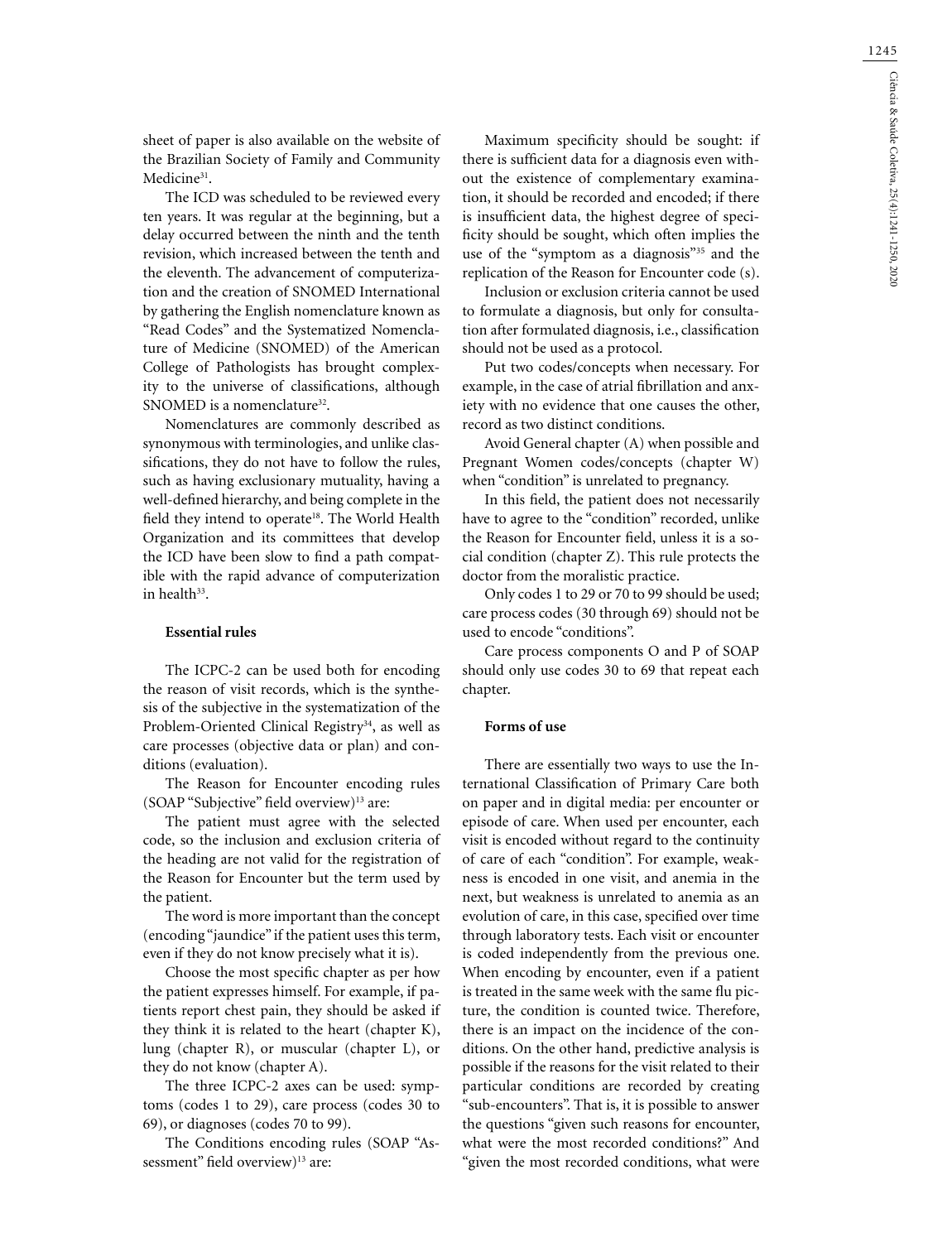the reasons for the encounter shown?" Therefore, although it is not mandatory to create "sub-encounters" with a SOAP record for each condition, this technique enhances the analysis $36,37$ .

Episode of Care is defined as "any kind of attention given to a particular individual with a condition, a health problem or a disease"<sup>13</sup>. Therefore, the concept is different from symptom episodes or disease episodes because it is based on the care given. Episodes (time frame) can have one or more encounters. Most episodes of care have only one encounter<sup>35</sup>.

In the episode illustrated in Figure 2, the label of "condition" would be weakness at the end of the first encounter, nonspecific anemia at the end of the second, and then colon cancer at the end of the third encounter. This type of record contributes to answering epidemiological questions such as "how likely is a person with weakness to have colon cancer?"

Recording by episode of care is more complex and also contested because it implies necessarily creating "sub-encounters" so that each "condition" is recorded independently, thus ensuring that each episode is continuing. Criticism focuses

primarily on the inability to work each condition as independently as this type of record requires.

## **ICPC-3**

The third version of the International Classification of Primary Care started to be developed by the Wonca International Classification Committee (WICC). In the beginning, the discussions were focused on the structure, since the second version, having three digits, namely, one letter and two numbers, did not allow for a significant extension. Therefore, it was decided that the third version would have four digits like ICD-11, but always two letters at the beginning and then two numbers.

In 2015, a consortium was started to fund the development of this third version as WICC members are volunteers. Belgium, Brazil, Finland, France, and the Netherlands joined the Wonca Europe initiative, and the working group of members appointed by the consortium participants began activities in January 2018 and are expected to complete them in three years<sup>38</sup>. The first consortium reports presented at the 2018



Figure 2. Example of Episode of Care with ICPC-2 Codes<sup>13</sup>.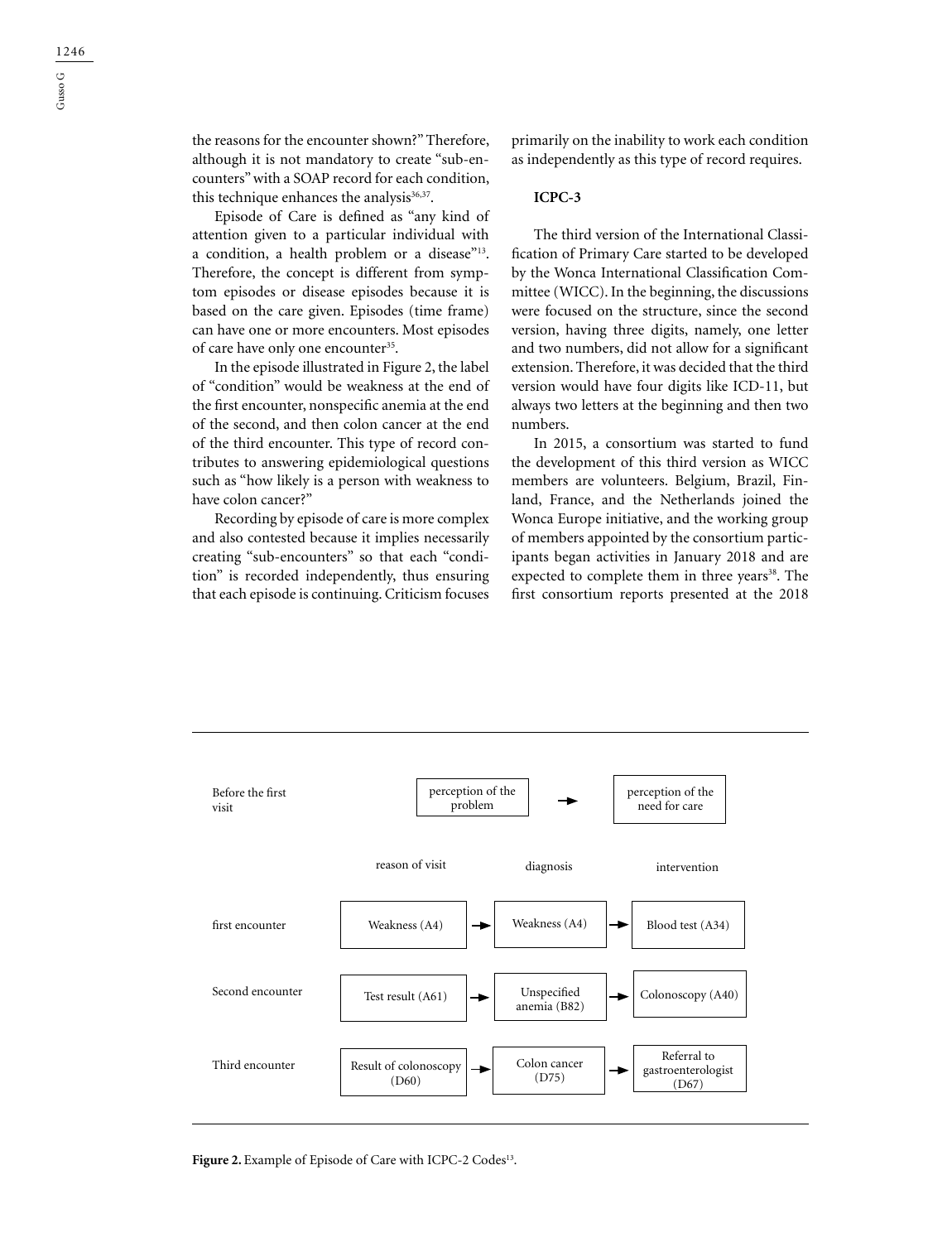and 2019 WICC annual meetings and the first version made available to consortium members point to the following characteristics:

Headings will bear four digits with two letters followed by two numbers.

Most chapters' first letter will be the same as ICPC-2, which follows the mnemonic organ rule as per the English term (B for "blood", S for "skin", P for "psychologic").

For most chapters, the second letter will be S for symptom and D for diagnosis, but unlike the second version, instead of each part having only 30 possible headings, has now 99 (from 01 to 99).

Chapters related to the male and female genital apparatus are merged into Chapter G (Gender).

There will be a chapter or subchapter for "reasons for contacting health services" such as screening, vaccination, contraception, lifestyle.

A chapter for functionality-related headings, such as the ability to drive, dress, relate, to remain open to experience will be created; This chapter can be mapped for the International Classification of Functionality<sup>39</sup>.

There will be extensions to qualify the headings (post-coordination), such as severity (for pain, for example) and temporality (acute, subacute, and chronic), as well as regional extensions to detail headings with local specificities.

Thus, the ICPC-3 will allow the registration of the functionalities and detailing of some conditions. The frequency rule has been retained, although for new features such as those related to functionality lack data and end up coming in as a conceptual and epistemological issue, which was already the case with some ICPC-2 headings (headings -27 in each chapter are "fear of disease", and headings -28 are "functional limitation/disability").

A major controversy that always accompanies classification discussions in primary care is how to include "risk factors" since most of them are "conditions" in their own right. That is, while some advocate the creation of specific chapters for "risk factors" the decision so far has been to leave them in their respective chapters as conditions that may or may not be classified as risk factors in the various medical records.

#### **Prospects**

The world of classifications eventually merged with the world of information, artifi-

cial intelligence, and bid data. The ICD began just over 100 years ago as a short list of causes of death. The ICPC was intended as a classification of reasons for encounter. Both developed a lot in the late twentieth century. Today there is a dispute for information control, and data structuring is an integral part of this process.

The U.S., England, Canada, and Australia are committed to SNOMED International, which has achieved the increased adherence of countries. Still, because it is a complex nomenclature with more than one million terms used to structure the data and return them as information to professionals, it demands classification systems that respect the field of each area, as well as sophisticated computerization of the care process. On the other hand, ICD-11 has been released but not yet implemented, which is to occur in the coming years. Its success is crucial to WHO's stance in this scenario of information and epistemology control. After all, classifications should not be used as protocols, but if diseases and conditions do not exist statistically if they are not listed.

In this sense, as it has done with the mental health part of ICD-10<sup>40</sup>, the WHO has been pointing towards organizing a "subset" or selection of ICD-11 for specific use in primary care. However, the experience with ICD-10 has not been successful, as focus experts have organized each chapter of the latest versions of ICD, and general medicine, or even primary care, are not strengthened or well represented by expert amalgam. Thus, the WHO runs the risk of not valuing ICPC, which is part of its own "Family of International Classifications"41, as well as giving the message of support for fragmented primary care, consisting of a collection of infrequent conditions or conditions that are without a consistent epistemological basis and, most importantly, unrecognized as legitimate by those who practice and are on the front line.

#### **Conclusion**

One cannot predict how new technologies, classifications, governments, and international organizations will interact in the fight for information control. Front line professionals must get back the data they impute in the form of reports or information that is useful for clinical management. Only then can they be interested in knowing the data's route as they are communicated by the pa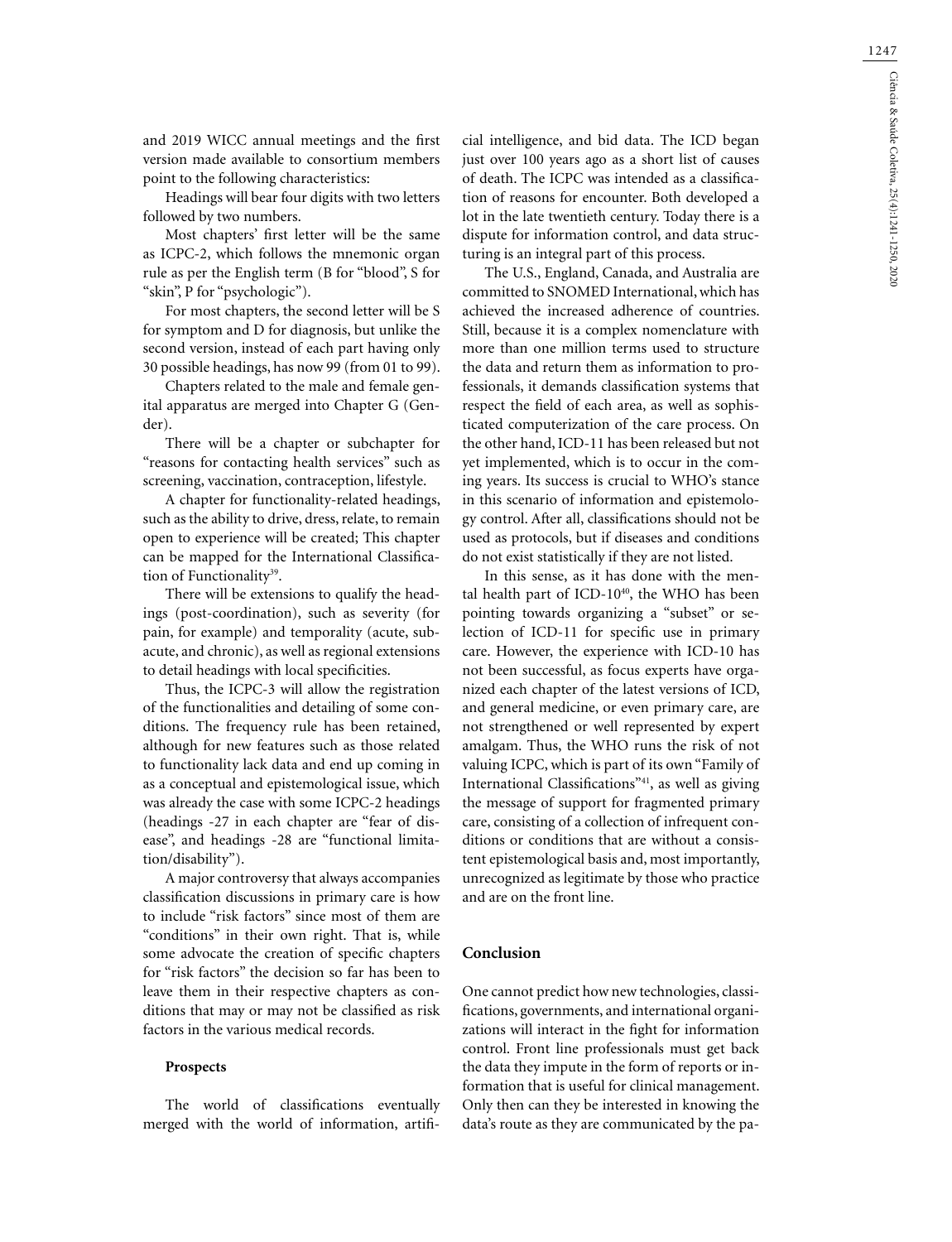tient until they are used to predict the risk of the next patient. And then, front line professionals and patients can take together control of the organization of the information actually and exclusively used for the benefit of the people.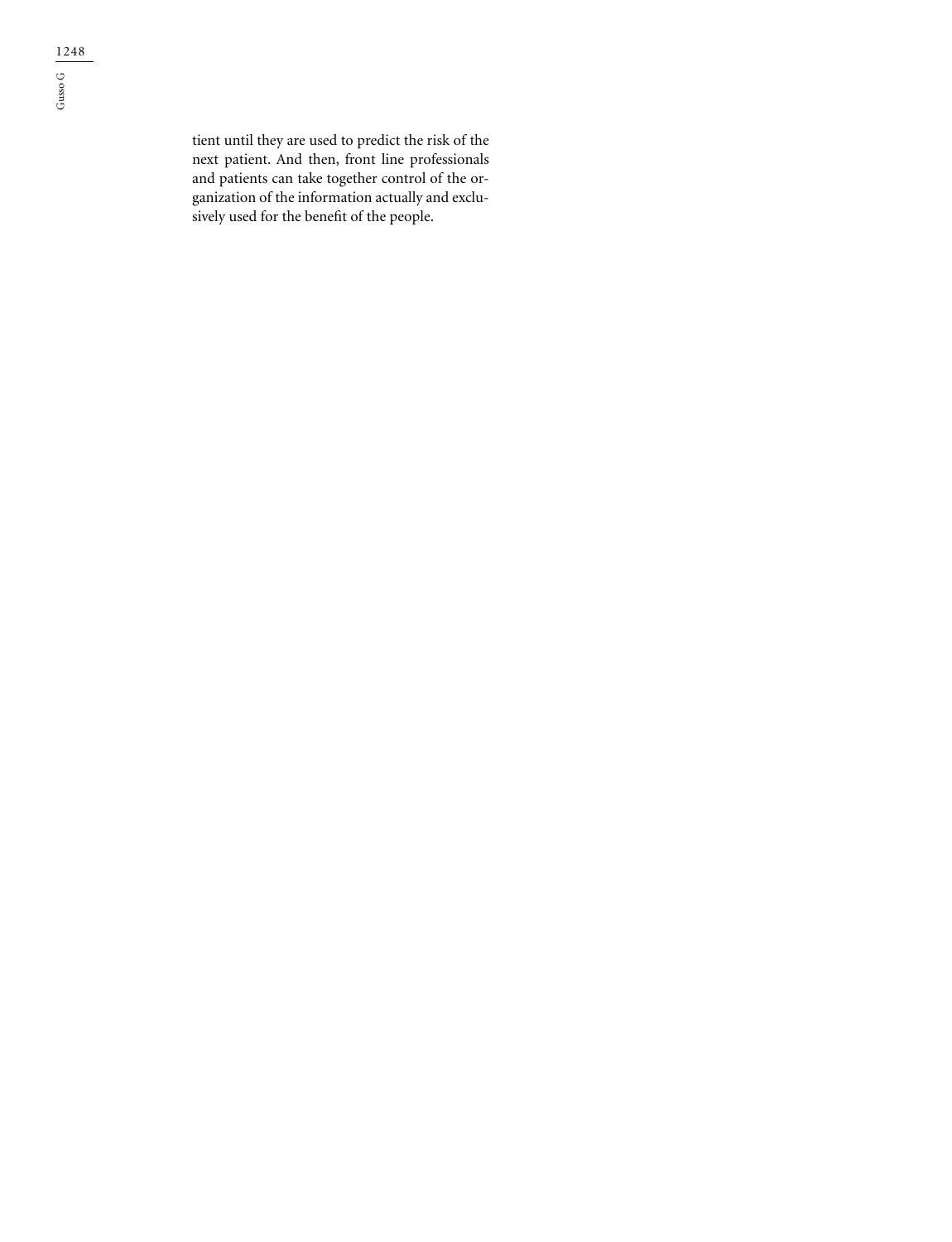#### **References**

- 1. Classification Committee. World Organization of National Colleges, Academies and Academic Associations of General Practitioners/ Family Physicians (WONCA). *International Classification of Health Problemas in Primary Care (ICHPPC-2-Defined)*. 3th ed. Oxford: Oxford University Press; 1983.
- 2. White K. Introduction 3. In: World Organization of National Colleges Academies (WONCA). *Academic Associations of General Practitioners*. *Family.* Oxford: Oxford University Press; 1979.
- 3. Crombie DL. Diagnostic Process. *J Coll Gen Practit* 1963; 6:579-589.
- 4. Research Committee of the College of General Practitioners. A classification of disease. *J R Coll Gen Pract* 1959; 2:140-159.
- 5. Cypress BK. *Patients' Reasons for Visiting Physicians: National Ambulatory Medical Care Survey*. Washington: United States; 1977-1978. [Data the National Health Survey Series 13, No. 56].
- 6. Tenney J, White K, Williamson J. *National Center for Health Statistics: National Ambulatory Medical Care Survey, background and methodology, United States, 1967-72. Vital and Health Statistics. Series 2-No. 61. DHEW Pub. No. (HRA) 74-1335. Health Resources Administration*. Washington: U.S. Government Printing Office; 1974.
- 7. Meads S, McLemore T. *National Center for Health Statistics: National Ambulatory Medical Care Survey: Symptom classification. Vital and Health Statistics. Series 2-No. 63. DHEW Pub. No. (HRA) 74-1337. Health Resources Administration*. Washington: U.S. Government Printing Office; 1974.
- 8. Bentsen BG. *Illness and general practice. A survey of medical care in an island population in South-East Norway*. Oslo: Oslo University Press; 1970
- 9. Bridges-Webb C. *Classification of disease in general practice*. In: International Workshop on General Practice Research, Melbourne, 1972.
- 10. Westbury RC. *A plan to develop an international classification of disease in family medicine*. In: International Workshop on General Practice Research, Melbourne, 1972.
- 11. Sive P, Spencer T. *Classification for cooperative morbidity survey*, Unpublished, 1972.
- 12. Classification Committee of World Organization of National Colleges, Academies and Academic Associations of General Practitioners/ Family Physicians (WONCA) in collaboration with Classification Committee of North American Primary Care Research Group (NAPCRG). *International Classification of Process in Primary Care (IC-Process-PC)*. Oxford: Oxford University Press; 1986.
- 13. The WONCA International Classification Committee. World Organization of National Colleges, Academies and Academic Associations of General Practitioners/ Family Physicians (WONCA). *International Classification of Primary Care (ICPC-2-R)*. 2nd ed. Revised. Oxford: Oxford University Press; 1998.
- 14. Lamberts H, Meads S, Wood M. Classification of reasons why persons seek primary care: pilot study of a new system. *Public Health Report* 1984; 99:597-605.
- 15. Meads S. The WHO Motivos da consulta Classification. *Who Chronicle* 1983; 37(5):159-162.
- 16. Lebrão ML. Classificação internacional de motivos de consulta para assistência primária: testes em algumas áreas brasileiras. *Rev Saude Publica* 1985; 19(1):69-78.
- 17. Lamberts H, Woods M. The birth of the International Classification of Primary Care (ICPC). Serendipity at the border of Lac Léman. *Family Practice* 2002; 19(5):433-435.
- 18. Bowker GC, Star SL. *Sorting Things Out: Classification and Its Consequences*. Cambridge: MIT Press; 1999.
- 19. Organização Mundial da Saúde (OMS). Como usar a CID. In. Organização Mundial da Saúde (OMS). *CID-10. Classificação Estatística Internacional de Doenças e Problemas Relacionados à Saúde. Décima Revisão. Volume 2: Manual de Instrução*. São Paulo: Editora da Universidade de São Paulo, 2008. p. 21-34.
- 20. Meads S, McLemore T. *The National Ambulatory Medical Care Survey: symptom classification*. Rockville: Health Resources Administration; 1974. [DHEW publication No. (HRA) 74-1337].
- 21. Schneider D, Appleton L, McLemore T. *A reason for visit classification for ambulatory care*. Hyattsville: National Center for Health Statistics; 1978. [Vital and Health Statistics, Series 2, No. 78. DHEW publication No. (PHS)78-1352].
- 22. Schneider D. An ambulatory classification system: design development and evaluation. *Health Serv. Res*. 1979; 14(1):77-78.
- 23. Schneider D, Appleton L, McLemore T. A reason for visit classification for ambulatory care. *Vital Health Statist 2* 1979; (78):i-vi.
- 24. World Health Organization (WHO). *International classification of procedures in medicine*. Geneva: WHO; 1978.
- 25. North American Primary Care Research Group (NAPCRG). *A process code for primary care (NAP-CRG-1)*. *International field trial version*. Richmond: NAPCRG; 1981.
- 26. Tindall HL, Culpepper L, Froom J, Henderson RA, Richards AD, Rosser WW, Wiegert HT. The NAPCRG process classification for primary care. *J Fam Pract* 1981; 12(2):309-318.
- 27. World Health Organization (WHO). *Psychological factors affecting health assessment, classification and utilization workshop*. Geneva: WHO; 1980. [Report of the World Health Organization on the conference at Bellagio, Italy, Nov. 6-10, 1979. Paper No. MNH 80].
- 28. Kupka K. International Classification of Diseases, ninth revision. *WHO Chron* 1978; 32:219-225.
- 29. Lamberts H, Wood M, editors. *International Classification of Primary Care (ICPC)*. Oxford: Oxford University Press; 1987.
- 30. Lamberts H, Wood M, Hofmans-Okkes IM, editors. *The International Classification of Primary Care in the European Community: with Multi-Language Layer*. Oxford: Oxford University Press; 1993.
- 31. Sociedade Brasileira de Medicina de Família e Comunidade (SBMFC). *CIAP 2*. [homepage na Internet] [acessado 2019 Out 17]. Disponível em: https://www. sbmfc.org.br/ciap-2/